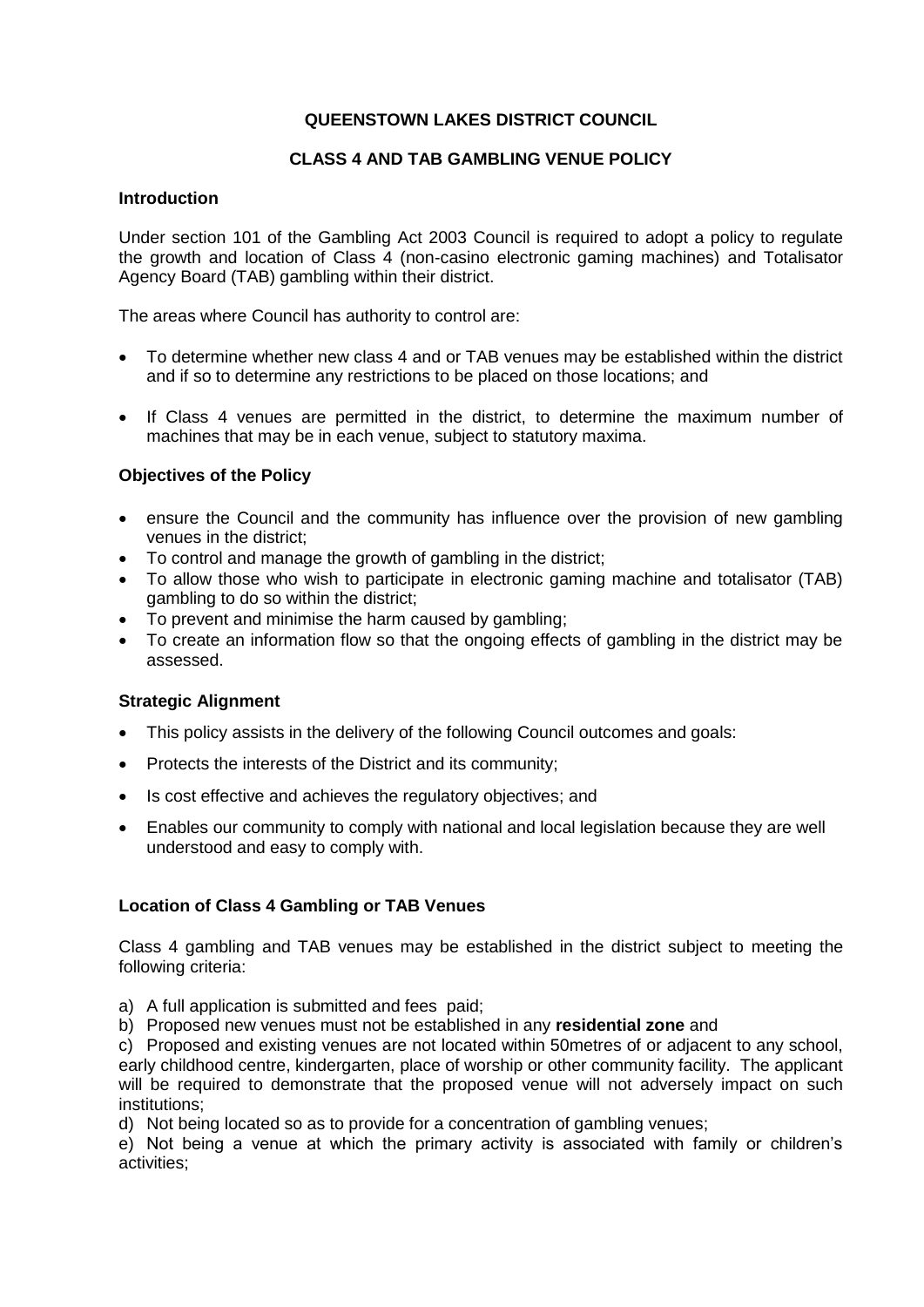f) The electronic gaming machines being located within the venue must not be visible from the street, or visible to underage patrons at the venue; and

g) No signage regarding either the provision of gaming machines or any prizes or jackpots available from gaming machines may be visible from any street or public place.

### **Maximum numbers of Electronic Gaming Machines permitted**

- New venues may be allowed a maximum of 9 (nine) electronic gaming machines.
- Venues with licenses issued after 17 October 2001 and operating fewer than 9 (nine) electronic gaming machines may be allowed to increase the number of machines operated at the venue to 9.

### **Primary activity of class 4 gambling premises**

New Class 4 gambling venues may only be established where the primary activity of the venue is:

 The sale and supply of alcohol for consumption on the premises as licensed under the Sale and Supply if Alcohol Act 2012.

#### **Information Disclosure**

To provide information to enable Council to monitor activities at Class 4 gambling venues, each society operating electronic gaming machines in the Queenstown Lakes District shall provide the following information to the Council for each venue operated in the district:

Net expenditure (being the difference between money paid into and paid out as winnings from electronic gaming machines);

- Site fees paid to the site operator; and
- A copy of the responsible gambling policy in place at the venue.

In addition, each society shall provide information to the Council on the grants made by it directly to organisations within the Queenstown Lakes District including:

- The name and address of the organisation;
- The purposes for which the donation was made; and
- The amount of each donation made.

Information is to be provided to Council for each six-month period ending 30 June and 31 December each year. The information is to be provided to the Council within 2 months of the end of each reporting period, 31 August and 28 February.

### **Applications**

Applications for consent by the Queenstown Lakes District Council must be made on the approved form and must provide:

- Name and address details for the application;
- Physical address of premises proposed for the Class 4 venue;
- The names of management staff;
- Evidence that public notice of the intention to apply for a new venue (for either Class 4 or TAB venues) or an increase in electronic gaming machine numbers (for Class 4 venues) at an existing venue has been given;
- Evidence of police approval for owners and managers of the venue;
- Evidence that the primary purpose of the proposed venue complies with this policy;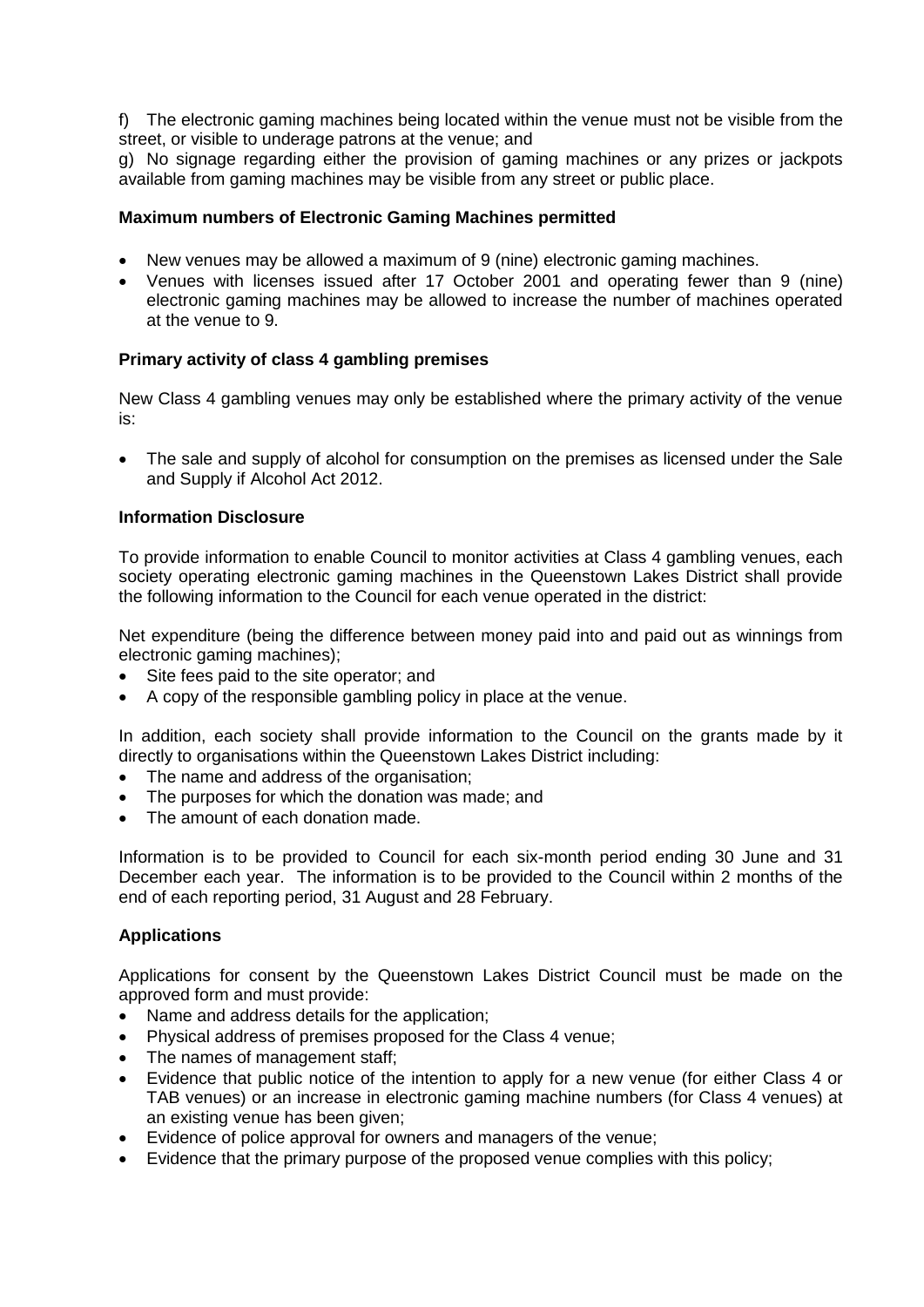- Evidence of the means by which the policy in respect of separation of gambling from nongambling areas will be achieved; and
- A copy of the current alcohol on-licence for the premises.

# **Application Fees**

These will be set by the Queenstown Lakes District Council from time to time and shall include consideration of:

- The cost of processing the application, including any consultation and hearings involved;
- The cost of triennially reviewing the Class 4 gambling and TAB venue policy;
- A contribution towards the cost of triennial assessments of the economic and social impact of gambling in the Queenstown Lakes District.

# **Public Notice Provisions**

Public notice of the intention to make application under this policy shall be made by placing notices in either the Southland Times or the Otago Daily Times on two consecutive Saturday editions. A similar notice shall be placed in at least two local newspapers that are delivered in the area surrounding the applicant venue over two consecutive weeks. If there are not two local newspapers circulated in the surrounding area then the notice shall be placed in both the Southland Times and Otago Daily Times and the one local newspaper.

The notice shall specify:

- The name of the society making the application;
- The physical location of the venue or proposed venue;
- The trading name of the venue or proposed venue;
- The number of electronic gaming machines that are proposed;
- Where the application is for an increase in the number of electronic gaming machines at the venue the notice shall specify the existing number and proposed number of machines;
- That objections to the granting of the application should be made in writing to Council's regulatory contractor and specify the name and address for service;
- The period during which objections may be made, which is twenty one (21) days from the date of first public notice in the Southland Times or Otago Daily Times.

### **Administration**

 Where any public objection is made to the application for a new venue or an increase in the number of machines at a venue under to this policy, then the application will be referred to the Community and Services Committee. This Committee will conduct a public hearing into the application that provides for community consultation.

### **Venue Relocation**

A new venue consent may be issued by Council in the following circumstances:

- (a) where the venue is intended to replace an existing venue within the district;
- (b) where the existing venue operator consents to the relocation; and
- (c) where the proposed new location meets all the other requirements of the Class 4 and TAB Gambling Venue Policy.

In accordance with section 97A of the Gambling Act 2003, when a relocation consent is sought under this relocation provision, the new venue may operate up to the same number of